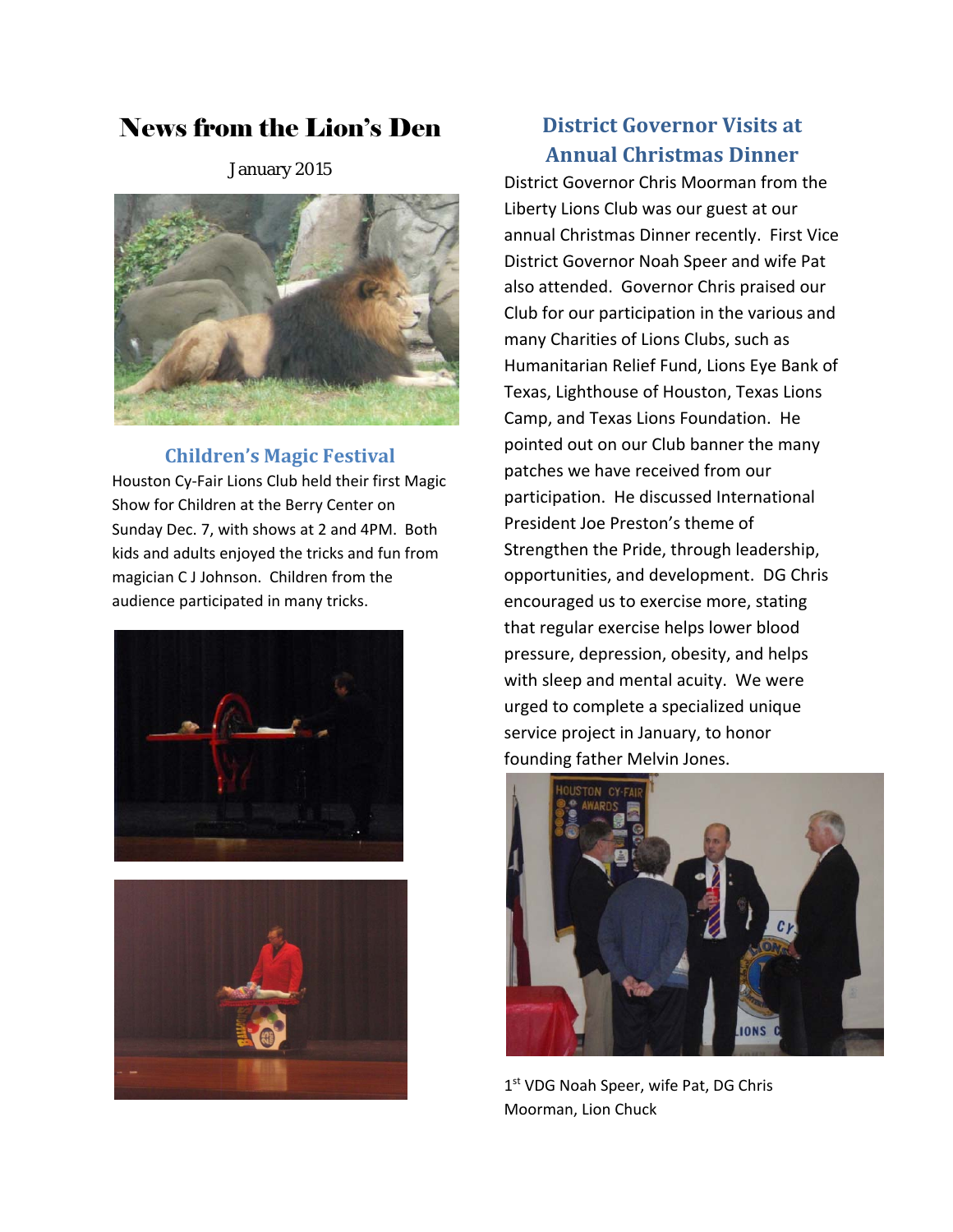

District Governor Chris Moorman

#### *Past District Governor Fred Hamilton Dies*

Houston Cy‐Fair Lions Club was saddened by the death of 97 year old Lion Fred Hamilton. Lion Fred was awarded his 55 year Lions chevron last December. Several Club members attended his funeral, where it was told that when his daughter asked him what he was most proud of in his life, he replied that being a Lion and helping others gave him the most pride. He and wife Lion Louise were both educators in the Cy‐Fair School district, with an elementary school named after them. Lion Fred became a Lion on April 1, 1959, joining the Houston Cy‐Fair Lions Club. Lion Fred Hamilton was Director and served two years as President of the Texas Lion's League for Crippled Children. Lion Fred was District Governor for the year 1971‐72 and earned the 100% District Governor and Outstanding District Governor for the state of Texas and the International President's awards from International Presidents, Grindstaff (1982) and Fowler (1983). Lion Fred was inducted into the Texas Lions Hall of Fame 1985, District 2‐S2 Lions Hall of Fame 1994 and received a cluster of other awards and recognitions too numerous to

list or remember. He is Past President of the Lions Eye Bank of Texas and Past President of the Lions Eye Bank Foundation. Lion Hamilton became a Melvin Jones Fellow in 1992. He was a very integral part of the Houston Cy‐Fair Lions Club for 56 years, the only Club to which he ever belonged. The Board of Directors voted to plant a tree and plaque honoring him.



#### *Lions provide Christmas to Needy Children*

Houston Cy‐Fair Lions Club members and friends again this year stepped up to purchase Christmas gifts for children who otherwise would not have a Christmas. The Club provided gifts for ten children, from the District 2‐S2 Christmas Wish List Campaign. Two bicycles, two soccer balls, two basketballs, 3 games, and various other items and clothing were given. This is the view of the back of my van taking the toys and gifts to the PSC meeting the first Wed. of Dec. A great big THANK YOU goes to all who participated.